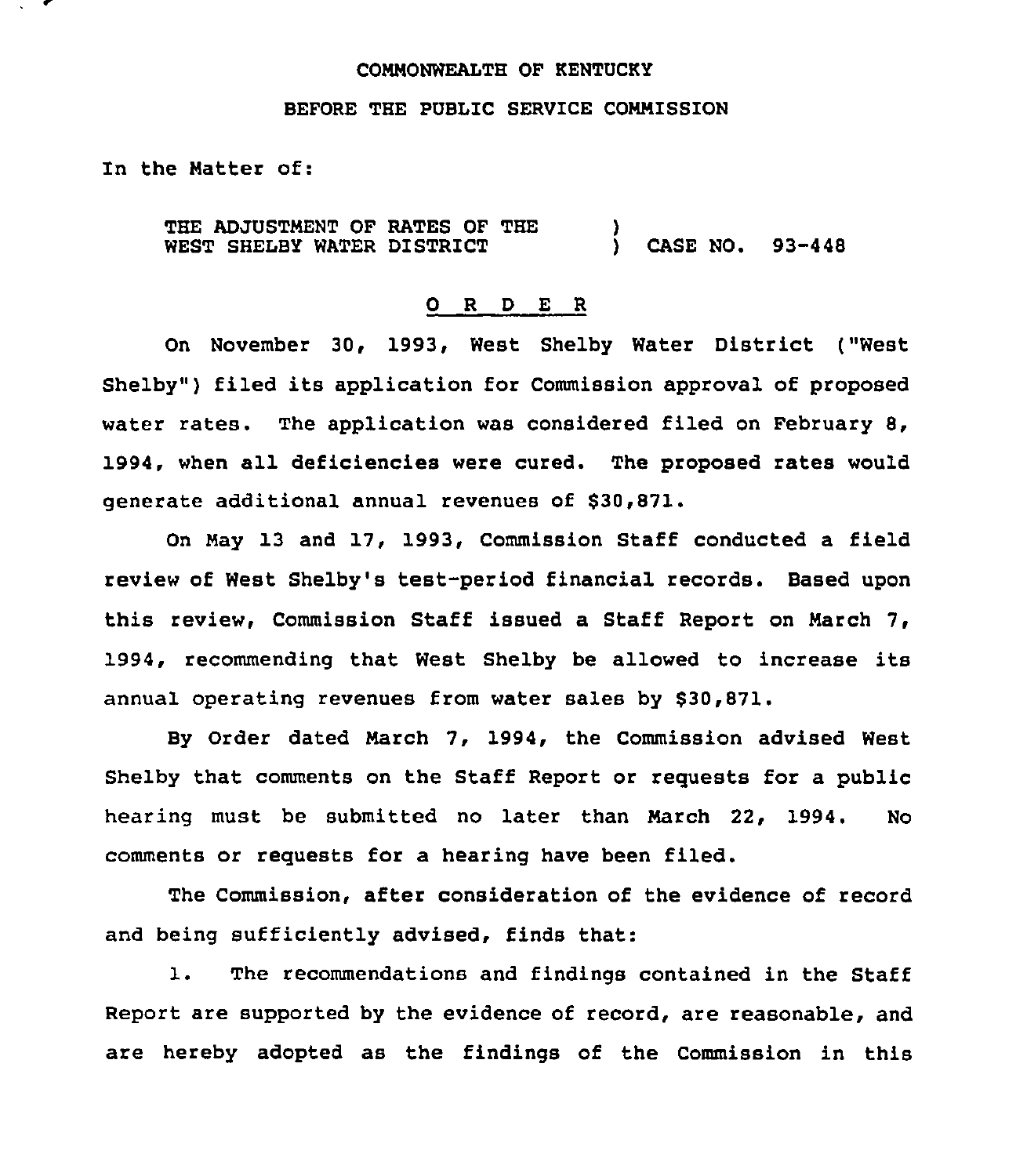proceeding and are incorporated by reference as if fully set out herein.

2. The rates in Appendix A, which is attached hereto and incorporated herein, are the fair, just, and reasonable rates for West Shelby and will produce gross annual revenues of \$449,026 from metered water sales. These rates will allow West Shelby sufficient revenues to meet its operating expenses and service its debt.

IT IS THEREFORE ORDERED that:

1. The rates proposed by West Shelby and contained in Appendix <sup>A</sup> are approved for service rendered by West Shelby on and after the date of this Order.

2. Within 30 days of the date of this Order, West Shelby shall file with the Commission its revised tariff setting out the rates approved herein.

Done at Frankfort, Kentucky, this 7th day of April, 1994.

PUBLIC SERVICE COMMISSION

Vice  $\frac{1}{2}$ Chairma M. Davis

 $\overline{\mathcal{L}}$ / <u> BeathS</u>

Commisgione

**ATTEST:** Executive Dir